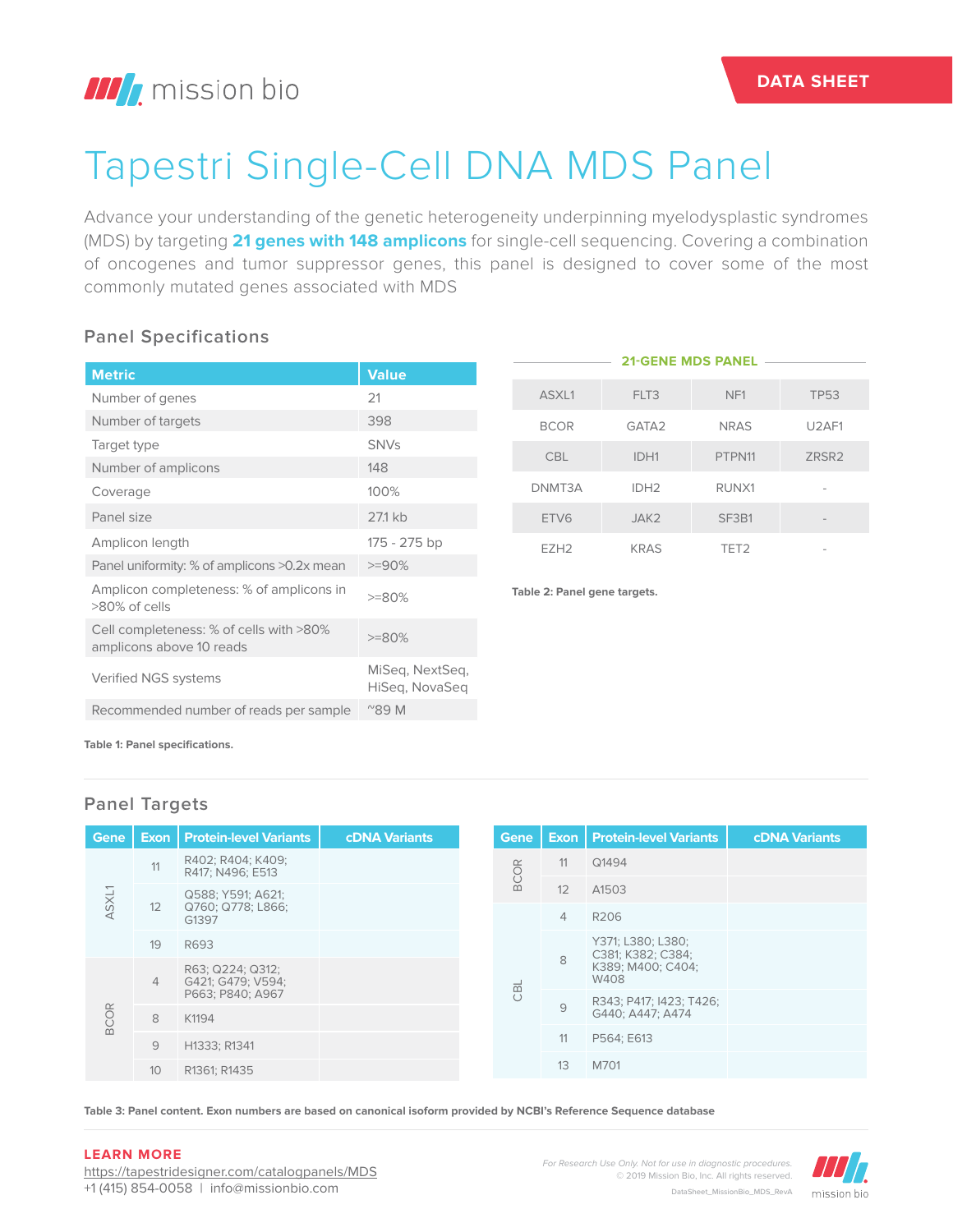# **Panel Targets (cont'd)**

| <b>Gene</b>      | <b>Exon</b>     | <b>Protein-level Variants</b>                        | <b>cDNA Variants</b> |                         | Gene  | <b>Exon</b>    | <b>Protein-level Variants</b> | <b>cDNA Variants</b> |
|------------------|-----------------|------------------------------------------------------|----------------------|-------------------------|-------|----------------|-------------------------------|----------------------|
| CBL              | 14              | S728                                                 |                      |                         |       | 4              | N297; N317                    |                      |
|                  | Intron          |                                                      | c.1096-1G>C          |                         | GATA2 | 6              | R384; L443                    |                      |
|                  | $\overline{7}$  | Q237; V265; E285                                     |                      |                         | IDH1  | 4              | G105; R132                    |                      |
|                  | $\,8\,$         | V296; W305; W313;<br>R326                            |                      |                         |       | 6              | L216                          |                      |
|                  | $\mathcal{G}$   | V339; L344; Q356;                                    |                      |                         |       | 7              | G264                          |                      |
|                  | 10              | R366; A368<br>D389; F414                             |                      |                         |       | 9              | A341                          |                      |
|                  | 14              | Y526; S535; G543;<br>L547                            |                      |                         | IDH2  | 4              | R140; R159; R172              |                      |
|                  | 16              | R635                                                 |                      |                         |       | 5              | R <sub>122</sub>              |                      |
|                  | 17              | G646                                                 |                      |                         |       | 7              | F240; N249                    |                      |
| DNMT3A           | 18              | G699; V704; S714;                                    |                      |                         |       | $\mathcal{G}$  | S367; S398                    |                      |
|                  |                 | R720                                                 |                      |                         | JAK2  | 14             | V617                          |                      |
|                  | 19              | F732; Y735; R736; L737;<br>W753; G762; S770;<br>R771 |                      |                         |       | 17             | K728                          |                      |
|                  |                 |                                                      |                      |                         |       | 20             | 1899                          |                      |
|                  | 20              | W795                                                 |                      |                         |       | 21             | R923                          |                      |
|                  | 22              | S828; Q842; P849;                                    |                      |                         | KRAS  | $\overline{2}$ | G15; D33                      |                      |
|                  |                 | D857; W860                                           |                      |                         |       | $\mathsf S$    | H95                           |                      |
|                  | 23              | F868; R882; Q886;<br>P904                            |                      |                         |       | 8              | D283                          |                      |
|                  | $\overline{2}$  | Q12                                                  |                      |                         |       | $\mathcal{G}$  | S302                          |                      |
| ETV6             | 5               | R211                                                 |                      |                         |       | 12             | D424; P427                    |                      |
|                  | 6               | R353; R369; A377                                     |                      |                         |       | 18             | P678                          |                      |
|                  | 5               | E125; F145; I146; Y153                               |                      |                         |       | 21             | C845; N916                    |                      |
|                  | 8               | E249                                                 |                      |                         |       | 22             | A966                          |                      |
|                  | 9               | N322                                                 |                      |                         |       | 28             | R1276                         |                      |
|                  | 10 <sup>°</sup> | G335; S385; R387                                     |                      | $\overline{\mathbb{H}}$ | 33    | N1451; N1465   |                               |                      |
|                  | 11              | Q470                                                 |                      |                         | 36    | G1602          |                               |                      |
| EZH <sub>2</sub> | 14              | C528                                                 |                      |                         |       | 37             | F1654                         |                      |
|                  | 15              | R561; Q570; C590;<br>Q612                            |                      |                         |       | 38<br>39       | A1804<br>T1923                |                      |
|                  | 16              | V626                                                 |                      |                         |       | 42             | A2097                         |                      |
|                  |                 | A656; G660; K661;                                    |                      |                         |       | 45             | L2249                         |                      |
|                  | 17              | D664; S669; F670;<br>L674                            |                      |                         |       | 49             | R2411; S2435                  |                      |
|                  | 18              | V679; R684; S695;<br>R690                            |                      |                         |       | 52             | T2540                         |                      |
| FLT3             | 18              | M737                                                 |                      |                         |       | 58             | N2833                         |                      |
|                  | 20              | A814; D835                                           |                      |                         |       | $\overline{2}$ | G12; G13                      |                      |
|                  | 22              | D909                                                 |                      |                         | NRAS  | 3              | Q60; G61; Y64                 |                      |
|                  |                 |                                                      |                      |                         |       | $\overline{4}$ | T148                          |                      |

### **LEARN MORE**

https://tapestridesigner.com/catalogpanels/MDS +1 (415) 854-0058 | info@missionbio.com